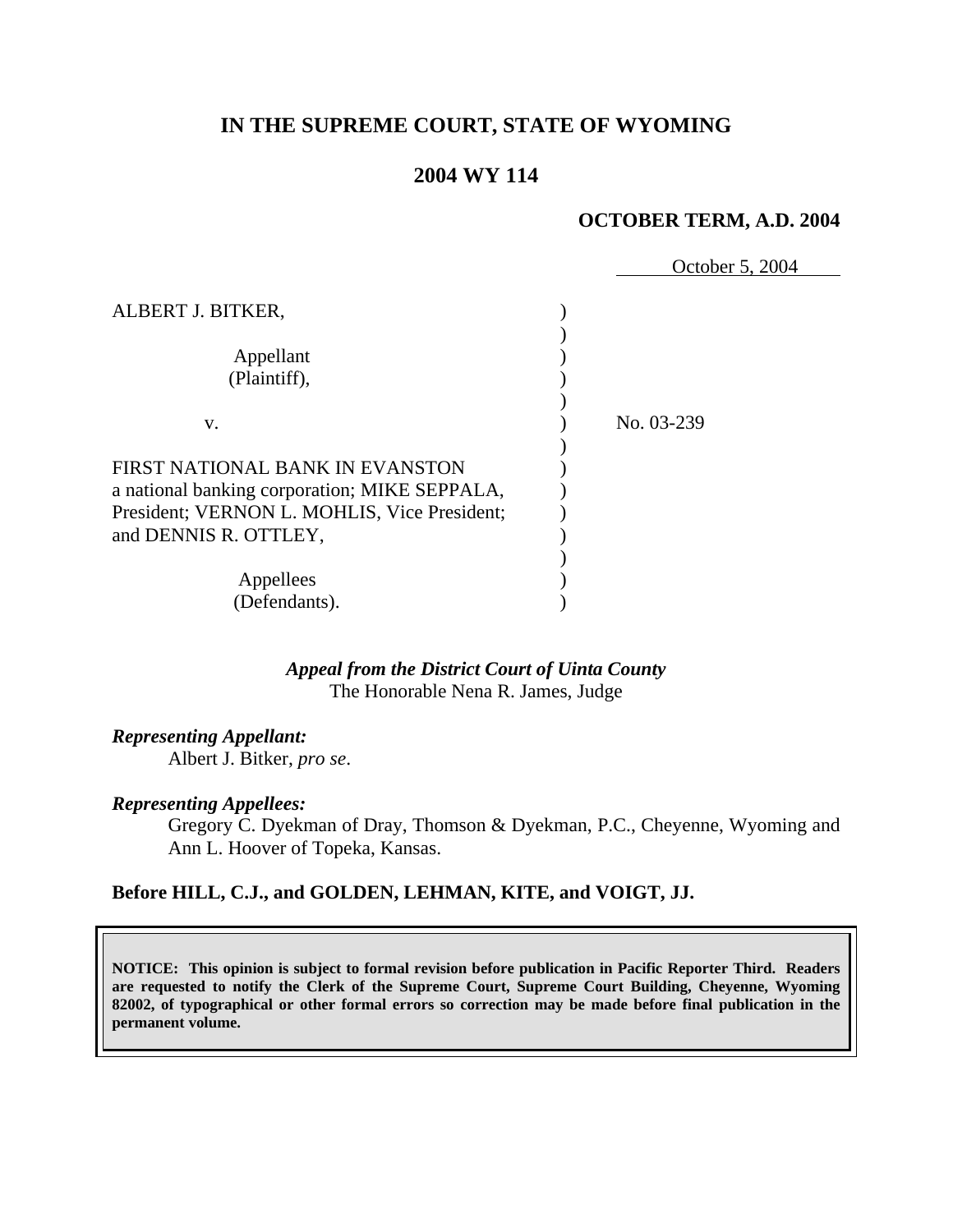KITE, Justice.

[¶1] In 1996, Albert Bitker purchased 3.4 acres of partially developed land in Evanston, Wyoming, from Dennis Ottley by paying him \$3,500 in cash and executing a promissory note for \$31,500 for the remainder of the purchase price.<sup>1</sup> A mortgage on the land was also executed. Mr. Ottley ultimately assigned the promissory note and mortgage to First National Bank in Evanston (First National Bank) as collateral for other debts. When Mr. Ottley defaulted on his loans, First National Bank foreclosed against both Mr. Ottley and Mr. Bitker. Mr. Bitker filed suit against First National Bank alleging numerous claims. The district court granted summary judgment in favor of First National Bank. We affirm.

### **ISSUES**

[¶2] The sole issue presented for review in this matter is whether the district court correctly granted summary judgment to First National Bank.

# **FACTS**

[¶3] In June 1996, Mr. Bitker executed a promissory note and mortgage agreeing to pay Mr. Ottley the sum of \$31,500 for the purchase of land located in Evanston, Wyoming. On January 23, 1997, Mr. Ottley assigned the promissory note and mortgage to First National Bank for the purpose of providing additional security and collateral for existing debts. The promissory note did not include a non-assignment clause.

[¶4] After Mr. Ottley defaulted on his debts and Mr. Bitker defaulted on the promissory note, First National Bank demanded payment of the note from Mr. Bitker. When First National Bank did not receive payment from Mr. Bitker, it filed suit seeking to recover \$31,500 plus interest on the promissory note. The district court dismissed the lawsuit against Mr. Bitker on February 8, 2001, because Mr. Bitker had filed for bankruptcy in 1999. On June 10, 2002, the bankruptcy court granted Mr. Bitker's motion to dismiss the bankruptcy.

[¶5] Acting *pro se*, Mr. Bitker filed suit on January 30, 2002, against First National Bank, its president, Mike Seppala, and its vice president, Vernon Mohlis, as well as Mr. Ottley.<sup>2</sup> Mr. Bitker's complaint alleged, *inter alia,* fraudulent foreclosure by First National Bank, fraudulent assignment by Mr. Ottley, and numerous other vague allegations.He sought \$4 million in actual damages, without alleging how he was damaged, and \$5 million in punitive damages. Mr. Ottley filed a motion to dismiss the claims against him, which the district

<sup>&</sup>lt;sup>1</sup> The promissory note actually reflects that the amount owed was \$31,000. However, as indicated in the record, both parties seem to agree the amount was intended to be \$31,500 instead.

 $2^2$  Mr. Mohlis was never served with the complaint.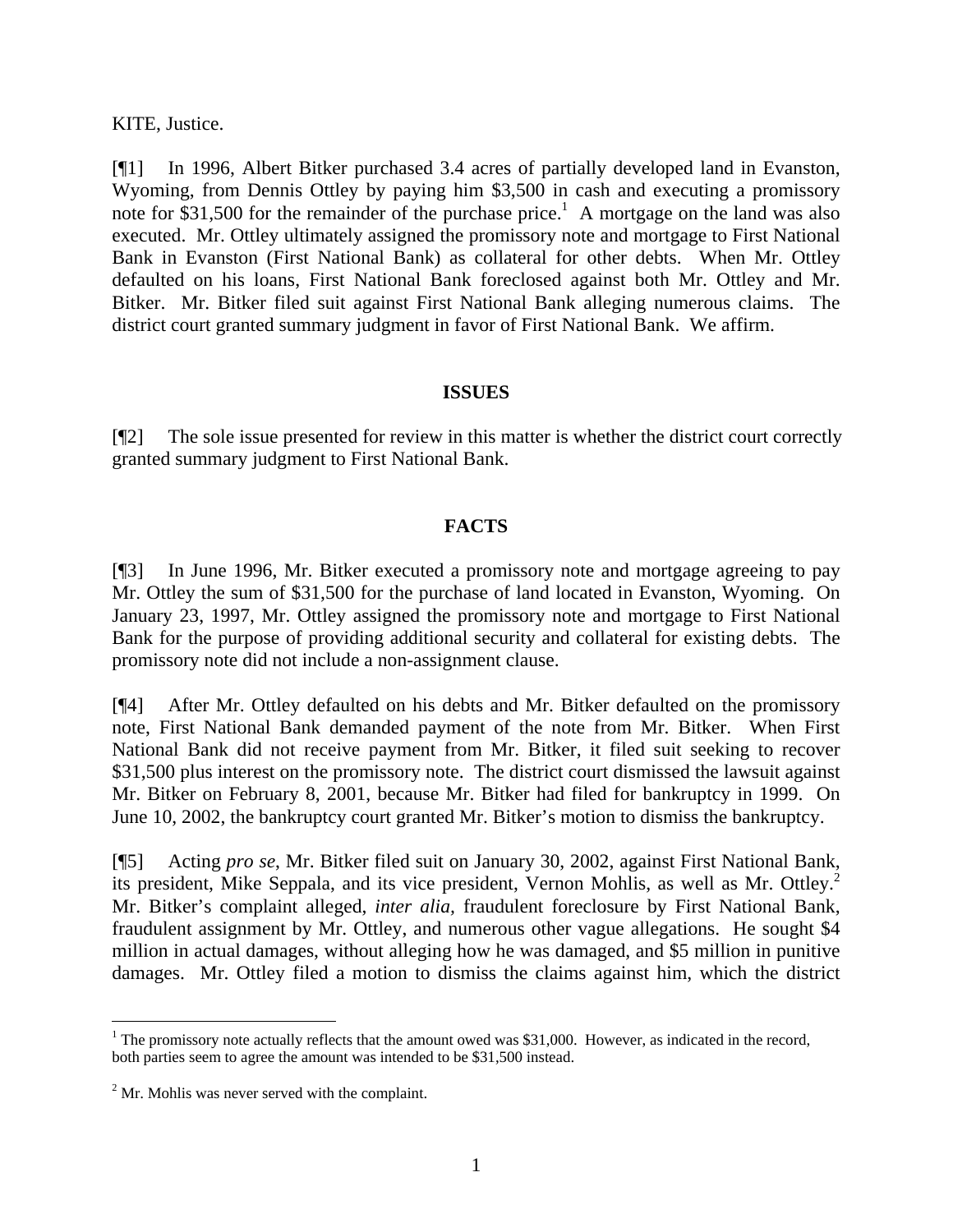court granted because Mr. Ottley had filed for bankruptcy and Mr. Bitker's complaint was subject to the stay created by the bankruptcy statutes.

[¶6] First National Bank filed a motion for summary judgment on February 19, 2003, stating there were no disputed issues of material fact in the case against it, and it was entitled to judgment as a matter of law. On February 24, 2003, Mr. Bitker filed his objection to that motion.

[¶7] The motion was decided on the briefs, and on July 28, 2003, the district court granted First National Bank's motion for summary judgment because Mr. Bitker had failed to plead his fraud claims with the requisite particularity. With respect to the fraudulent assignment claim, the court found that the promissory note did not contain a provision preventing assignment. As to the fraudulent foreclosure claim, the court concluded First National Bank met the requirements of Wyo. Stat. Ann. § 34-4-103 (LexisNexis 2003), which sets forth the prerequisites for foreclosure. Finally, the court found summary judgment was appropriate because Mr. Bitker presented "no cogent argument or legal authority" in support of his other claims. Mr. Bitker appeals from the order granting summary judgment.

# **STANDARD OF REVIEW**

[¶8] When we review summary judgment orders, we have the same duty, review the same materials, and follow the same standards as the district court. *Merrill v. Jansma,* 2004 WY 26, ¶ 6, 86 P.3d 270, ¶ 6 (Wyo. 2004). To that end,

> [t]he propriety of granting a motion for summary judgment depends upon the correctness of a court's dual findings that there is no genuine issue as to any material fact and that the prevailing party is entitled to judgment as a matter of law. A genuine issue of material fact exists when a disputed fact, if proven, would have the effect of establishing or refuting an essential element of an asserted cause of action or defense.

*Id.* (citations omitted). We further stated:

 We view the record from the standpoint most favorable to the party opposing the motion, giving to that party all favorable inferences that fairly may be drawn from the record. *Id*. We will uphold summary judgment on the basis of any proper legal theory appearing in the record. *Id*. We review a grant of summary judgment deciding a question of law de novo and afford no deference to the district court's ruling. *Goglio v. Star Valley Ranch Association*, 2002 WY 94, P12, 48 P.3d 1072, P12 (Wyo. 2002).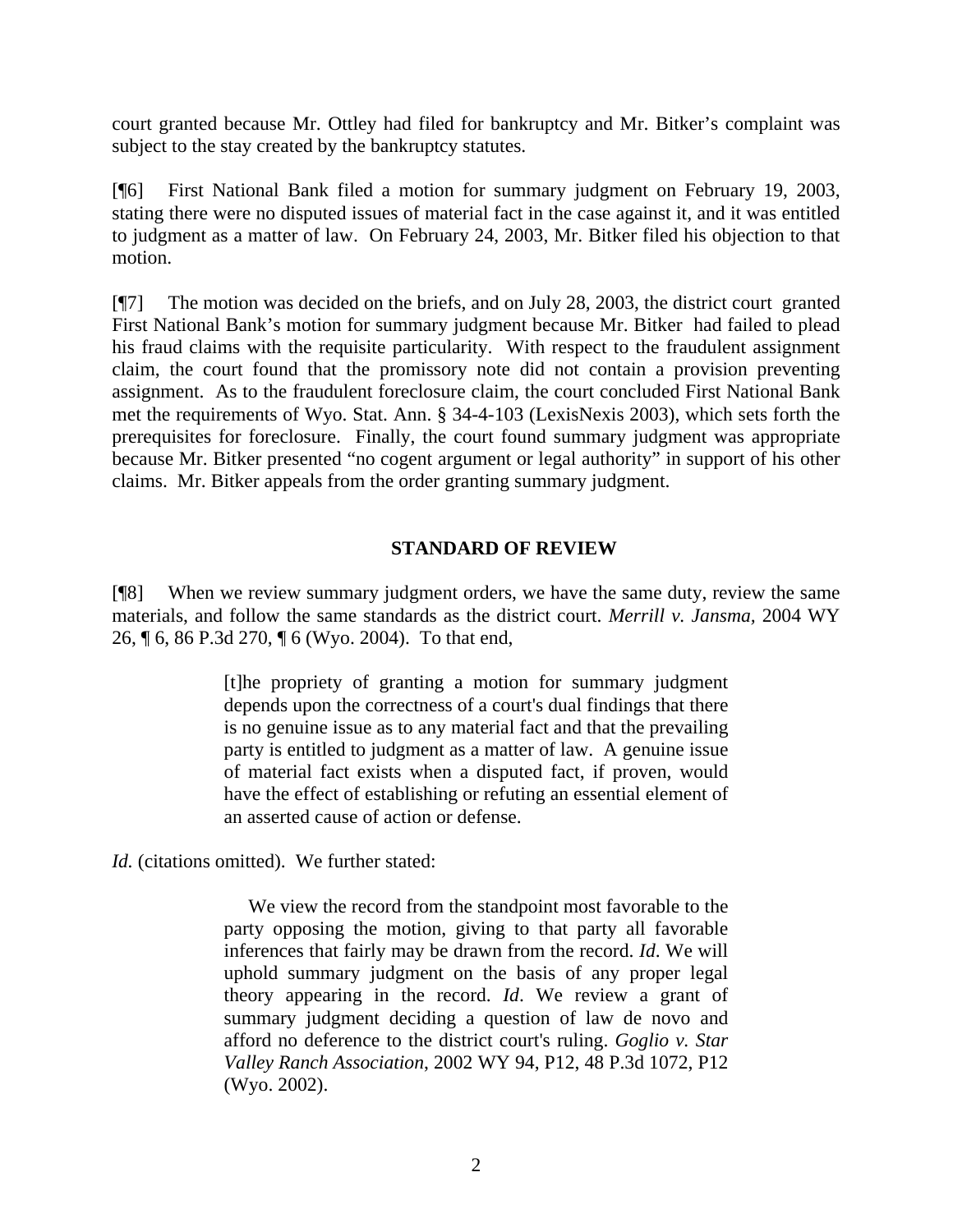*Id.,* ¶ 7.

[¶9] Actions sounding in fraud must be pled with particularity and proved by clear and convincing evidence. *Lee v. LPP Mortgage, Ltd.,* 2003 WY 92, ¶ 11, 74 P.3d 152, ¶ 11 (Wyo. 2003).

#### **DISCUSSION**

[¶10] The only question before this Court is whether summary judgment was appropriate. Among Mr. Bitker's many generalized complaints on appeal, he contends that the assignment of the note and mortgage was not recorded. He also complains about his attorney's conduct during failed settlement negotiations. Although his complaint was largely based on fraudulent misrepresentation and fraudulent assignment, Mr. Bitker argues neither on appeal. Nonetheless, because the district court granted summary judgment on Mr. Bitker's allegations of fraud, we will address them here.

[¶11] When determining if a genuine issue of material fact exists regarding a claim of fraud, a trial judge must bear in mind the actual quantum and quality of proof necessary to support liability. *Lee*, ¶ 12. In ruling on a motion for summary judgment, "the judge must view the evidence presented through the prism of the substantive evidentiary burden." *Id.* A demonstration of a genuine issue of material fact requires more than repeated assertions that a defendant is liable. *Radosevich v. Board of County Commissioners of the County of Sweetwater,* 776 P.2d 747, 750 (Wyo. 1989).

[¶12] This is never truer than when fraud is alleged. Wyo. R. Civ. P. 9(b) states: "In all averments of fraud or mistake, the circumstances constituting fraud or mistake shall be stated with particularity." Fraud is established when a plaintiff demonstrates, by clear and convincing evidence that, (1) the defendant made a false representation intended to induce action by the plaintiff; (2) the plaintiff reasonably believed the representation to be true; and (3) the plaintiff relied on the false representation and suffered damages. *Sundown, Inc. v. Pearson Rural Electric Co.*, 8 P.3d 324, 330 (Wyo. 2000). Fraud will never be presumed. *Richardson v. Hardin,* 5 P.3d 793, 797 (Wyo. 2000). Assuming the pleadings alleged fraud with sufficient particularity, and the parties accused of fraud have presented facts in support of a motion for summary judgment that refute the allegations of fraud, the party relying upon the fraud claims then must demonstrate the existence of genuine issues of material fact by clear, unequivocal and convincing evidence. *Id.* 

[¶13] Mr. Bitker's allegations of fraud were not pled with particularity. He made general allegations of fraudulent conduct, but did not provide any facts. Furthermore, in response to First National Bank's motion for summary judgment, Mr. Bitker did not meet his burden of demonstrating genuine issues of material fact existed by "clear, unequivocal, and convincing evidence." Indeed, we find no facts in the record to support his position.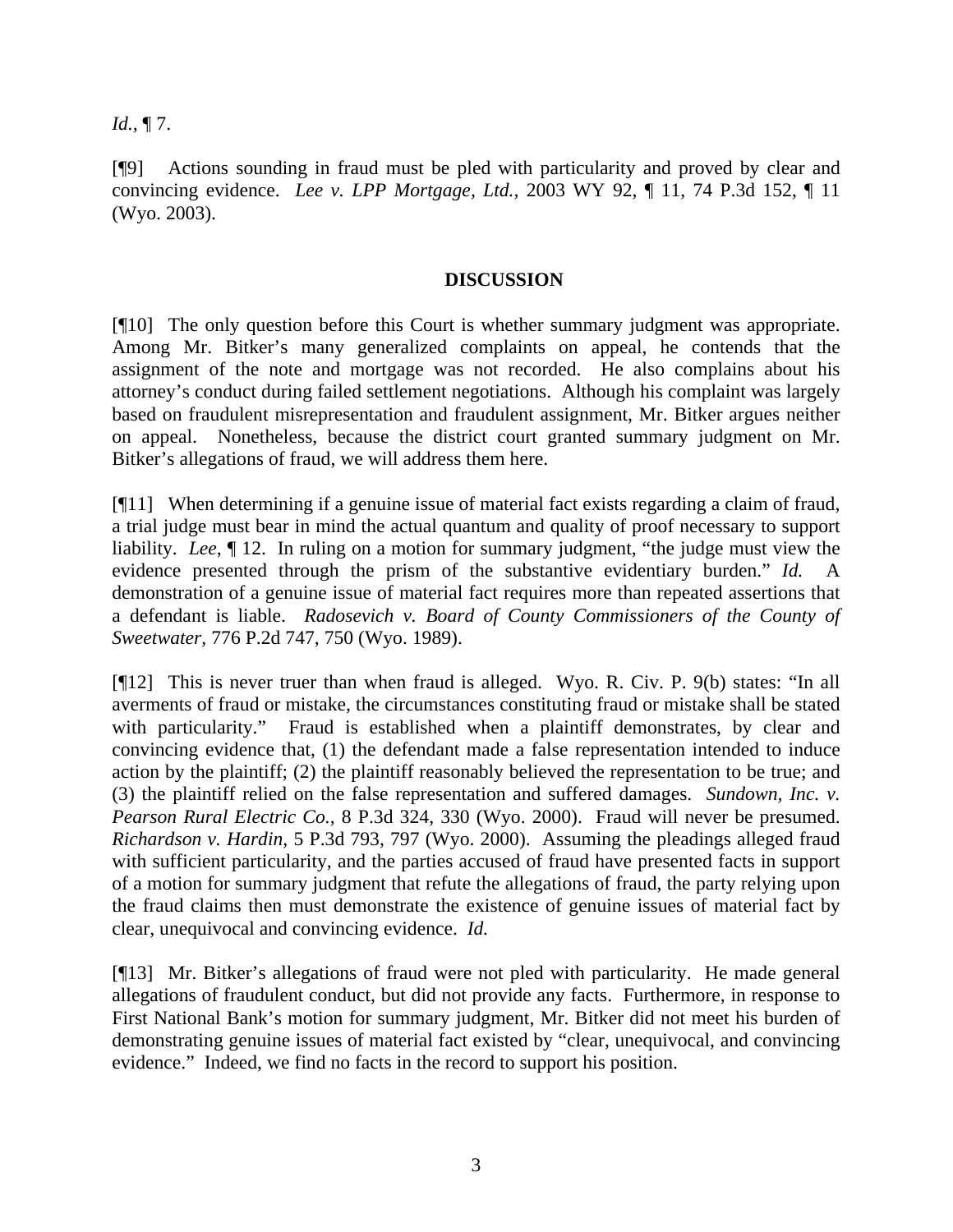[¶14] Notwithstanding Mr. Bitker's allegation of "fraudulent foreclosure," his claim appears to be one for wrongful foreclosure. Section 34-4-103 sets forth the prerequisites of foreclosure as follows:

> (a) To entitle any party to give a notice as hereinafter prescribed and to make such foreclosure, it is requisite:

(i) That some default in a condition of such mortgage has occurred by which the power to sell became operative;

(ii) That no suit or proceeding has been instituted at law to recover the debt then remaining secured by such mortgage, or any part thereof, or if any suit or proceeding has been instituted, that the same has been discontinued, or that an execution upon the judgment rendered therein has been returned unsatisfied in whole or in part; and

(iii) That the mortgage containing the power of sale has been duly recorded; and if it has been assigned, that all assignments have been recorded; and

(iv) That written notice of intent to foreclose the mortgage by advertisement and sale has been served upon the record owner, and the person in possession of the mortgaged premises if different than the record owner, by certified mail with return receipt, mailed to the last known address of the record owner and the person in possession at least ten (10) days before commencement of publication of notice of sale. Proof of compliance with this subsection shall be by affidavit.

The record shows Mr. Bitker did not make payments on the promissory note, thus satisfying § 34-4-103(a)(i).<sup>3</sup> No lawsuit or proceeding was instituted to recover the debt, as provided by § 34-4-103(a)(ii).<sup>4</sup> Although Mr. Bitker complains on appeal that the assignment of the mortgage was never recorded, he did not argue this to the district court, and marshaled no evidence to prove this allegation. Regardless, First National Bank wrote Mr. Bitker a letter on March 24, 1998, which constituted actual notice of the assignment of the promissory note and the pending foreclosure on the property, which satisfied  $\S$  34-4-103(a)(iii) and (iv). Having failed to present any facts in support of his allegations of fraudulent foreclosure, summary judgment was appropriate on that claim.

[¶15] Finally, Mr. Bitker vaguely alleged breach of contract, intentional interference with a prospective business relationship, and breach of duty by his former attorney. Unfortunately,

 $3$  First National Bank asserts, and Mr. Bitker admits, that he did not make any payments. However, we do not find such an admission in the record, nor do we find any evidence to the contrary. Nonetheless, the district court relied on that fact, which is undisputed by Mr. Bitker.

<sup>4</sup> First National Bank's suit to recover the debt was dismissed